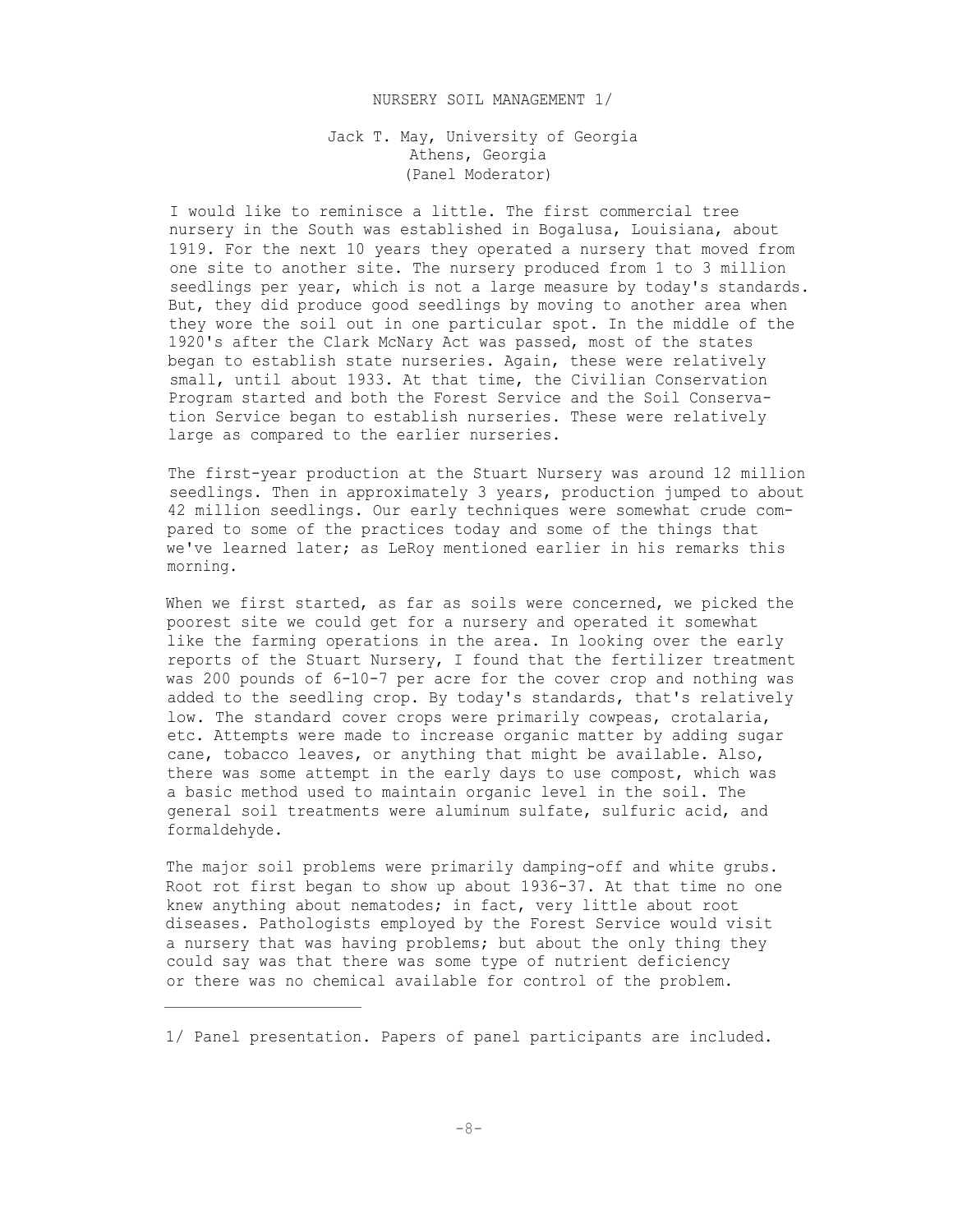The first nurserymen's conference of this type was held in August 1937 at the Ashe Nursery. I would like to read just a few remarks regarding soil management that were made at the conference. This has to do with soil amendments .... "fertilizer--not generally used; standard fertilizers cannot be recommended because of varying soil conditions. Each nursery must work out its own fertilizer requirements and study them carefully. Fertilizer shouldn't be added to the compost. Better no fertilizer than a wrong fertilizer." A lot of nurserymen took this comment literally and decided that no fertilization was better than fertilization. Therefore, there was no heavy fertilization program at any of the nurseries.

Also, as root rot began to spread, a rather extensive study was initiated. Root rot was first discovered at the Ashe Nursery in 1937. A team of one to three men began working on root rot about 1946. But I don't think that they actually had classified it even at the end of the third year--they were just trying to get it under control.

Chemicals tried then were methyl bromide, EDB, DD, and some others. EDB gave fairly effective control then and has been used continuously since. One of the men suggested that root rot was primarily a phosphate deficiency and recommended an application of 3,000 pounds of P 0 per acre each year, which is a rather heavy application to use by today's standards.

Soil tests, as known today, were unheard of. I don't think that any nursery had the soil tested prior to 1947-48. It wasn't until about 1952 that we began to get into soil testing for forest tree nurseries. Most of the Agricultural Experiment Stations did not run a soil testing lab then and it was somewhat difficult to get a really good soil analysis. After tests became available in 1952-53, most nurseries had complete analyses made within the next 5 to 6 years.

In 1952-53, some of you might remember, Dr. Pein from Germany visited the United States. His family had been in the commercial forest tree nursery business for over 150 years in Germany and had operated nurseries on the same site for the entire period. We mentioned this morning the number of seedlings produced in the South and the United States. West Germany produces over 2 billion seedlings per year in their planting program, which was more than the entire United States production during the peak of the Soil Bank period. Dr. Pein wrote a report on his visit to the United States. He compared nursery practices and general cultural operations in his Country with those in use here. At that particular time, one of the things which he strongly suggested was the use of compost for organic material, particularly cow manure. Then, in one of his publications, the importance was pointed out again. He said, "I suggest it might pay American nurseries to keep cattle in order to